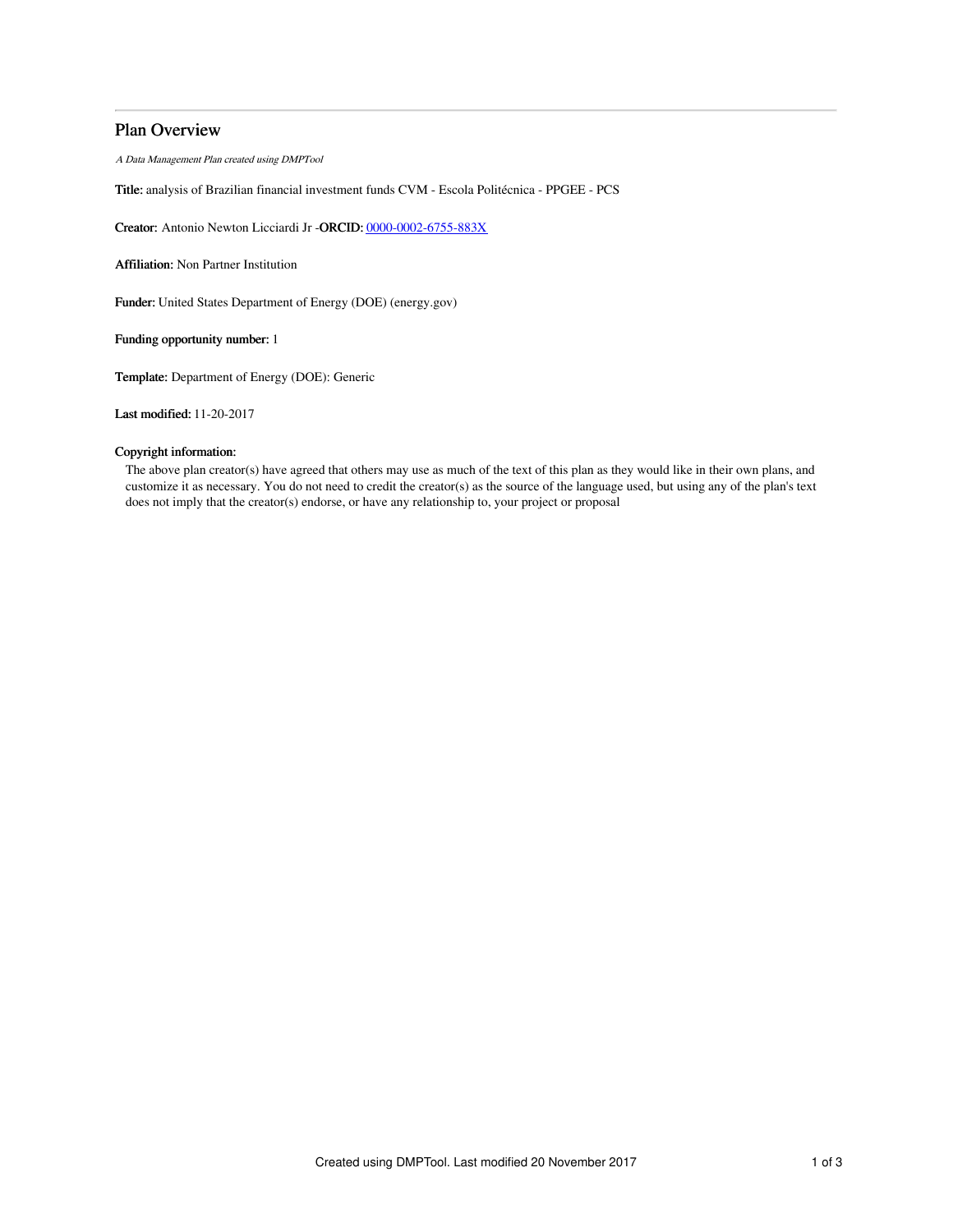## Data types and sources

The sections in the template outline are based on Suggested Elements of a DMP (see Links tab) provided by DOE, but DMPs are not required to follow this template. Consult the funding solicitation for guidance about when and how to submit a DMP. For the data types and sources suggested element, a brief, high-level description of the data to be generated or used through the course of the proposed research and which of these are considered digital research data necessary to validate the research findings may be included.

This DMP proposal emcompass Data provided by Brazilian Government site (dados.gov.br), in fact managed by CVM ("Comissão de Valores Mobiliários" - securities commission), on Brazilian financial investment funds.

Data will be obtained from the database - data.gov.br: "http://dados.gov.br/dataset/fi-doc-inf\_diario". Data are exposed on files type .csv. As the volume of data is relatively low (some MB per monthly file), so they will be imported as tables in Python environment (or alternatively R) for the interesting analysis on them.

### Content and format

A statement of plans for data and metadata content and format including, where applicable, a description of documentation plans, annotation of relevant software, and the rationale for the selection of appropriate standards. (Existing, accepted community standards should be used where possible. Where community standards are missing or inadequate, the DMP could propose alternate strategies that facilitate sharing, and should advise the sponsoring program of any need to develop or generalize standards.) Input Datasets available by CVM on dados.gov.br - http://dados.gov.br/dataset/fi-doc-inf\_diario are in .csv file and divided per month (since starting of 2017). The files available in this data set have the names (up to sep-2017):

- Informes Diários FI (Janeiro/2017)CSV Fundos de Investimento ICVM 555 Informes Diários (Janeiro/2017);
- Informes Diários FI (Fevereiro/2017)CSV Fundos de Investimento ICVM 555 Informes Diários (Fevereiro/2017);
- Informes Diários FI (Março/2017)CSV Fundos de Investimento ICVM 555 Informes Diários (Março/2017);
- Informes Diários FI (Abril/2017)CSV Fundos de Investimento ICVM 555 Informes Diários (Abril/2017);
- Informes Diários FI (Maio/2017)CSV Fundos de Investimento ICVM 555 Informes Diários (Maio/2017);
- Informes Diários FI (Junho/2017)CSV Fundos de Investimento ICVM 555 Informes Diários (Junho/2017);
- Informes Diários FI (Julho/2017)CSV Fundos de Investimento ICVM 555 Informes Diários (Maio/2017);
- Informes Diários FI (Agosto/2017)CSV Fundos de Investimento ICVM 555 Informes Diários (Junho/2017);
- Informes Diários FI (Setembro/2017)CSV Fundos de Investimento ICVM 555 Informes Diários (Setembro/2017);

The input dataset contains the following fund information (fields), related to the date of competence:

- Fund CNPJ (government public identification to it)Total value of the fund portfolio (alphanumeric);
- Data of competence (format AAAA-MM-DD);
- Net worth (numeric): • Value of the quota (numeric);
- Captures carried out on the day (numeric);
- Redemptions paid on the day (numeric);
- Number of quota holders (numeric).

The output files will be stored in a public folder (from Microsoft Onedrive) in csv format where the 1st field will be the Fund CNPJ and the second one dependending on the calculation done to the following questions proposed to analysis. Until now, to be know:

- 1. What are the ten largest active investment funds (with funding and redemption movements) in 2017 (considering the average monthly net worth)? Numeric as lower, as larger.
- 2. What are the ten most profitable active investment funds (gross profitability accumulated) in 2017? Numeric as lower, as higher.
- 3. What are the ten active investment funds with the largest number of (average) quota holders in 2017? Numeric as lower, as larger.
- 4. What are the ten funds of lowest daily negative fluctuation of quota value in 2017? Numeric as lower, as larger.
- 5. What are the ten active funds in 2017 in which the highest volume of redemption was realized (monthly average in R\$)? Numeric as lower, as higher.
- 6. What are the ten active funds in 2017 in which the highest funding volume (monthly average R \$) was made? Numeric as lower, as higher.

#### Sharing and preservation

#### A description of the plans for data sharing and preservation.

Datasets to be analysed are publicly available on dados.gov.br from Brazilian government and maintained/updated by CVM. Answers of study being proposed will be let public available as well in a OneDrive (Microsoft) are. Link will be complemented further in this template, when available.

#### Protection

#### A statement of plans, where appropriate and necessary, to protect confidentiality, personal privacy, Personally Identifiable Information, and U.S. national, homeland, and economic security; recognize proprietary interests, business confidential information, and intellectual property rights; and avoid significant negative impact on innovation, and U.S. competitiveness

Data will be preserved: input data based on policies from Brazilian Government (data.gov.br) and csv files to be used on analysis and its answers in an Onedrive (Microsoft) public area. For instance, there is no need for special confidential, intellectual, proprietary protection.